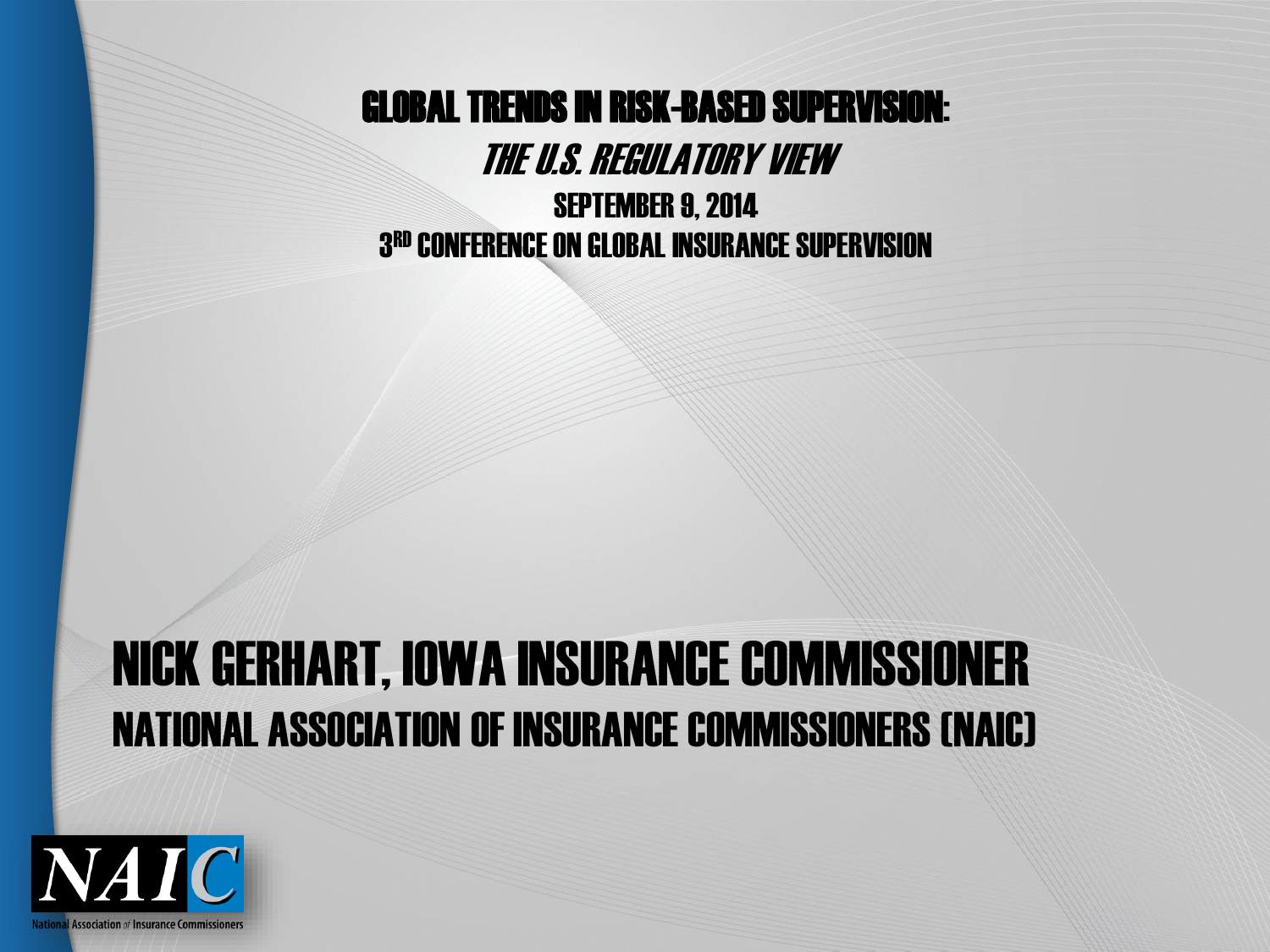### Group Supervision

- U.S. Approach to Group Supervision
	- Holding Company Analysis
	- Supervisory Colleges
	- Assess ERM Risks
	- Assess Corporate Governance Risks
	- –Future?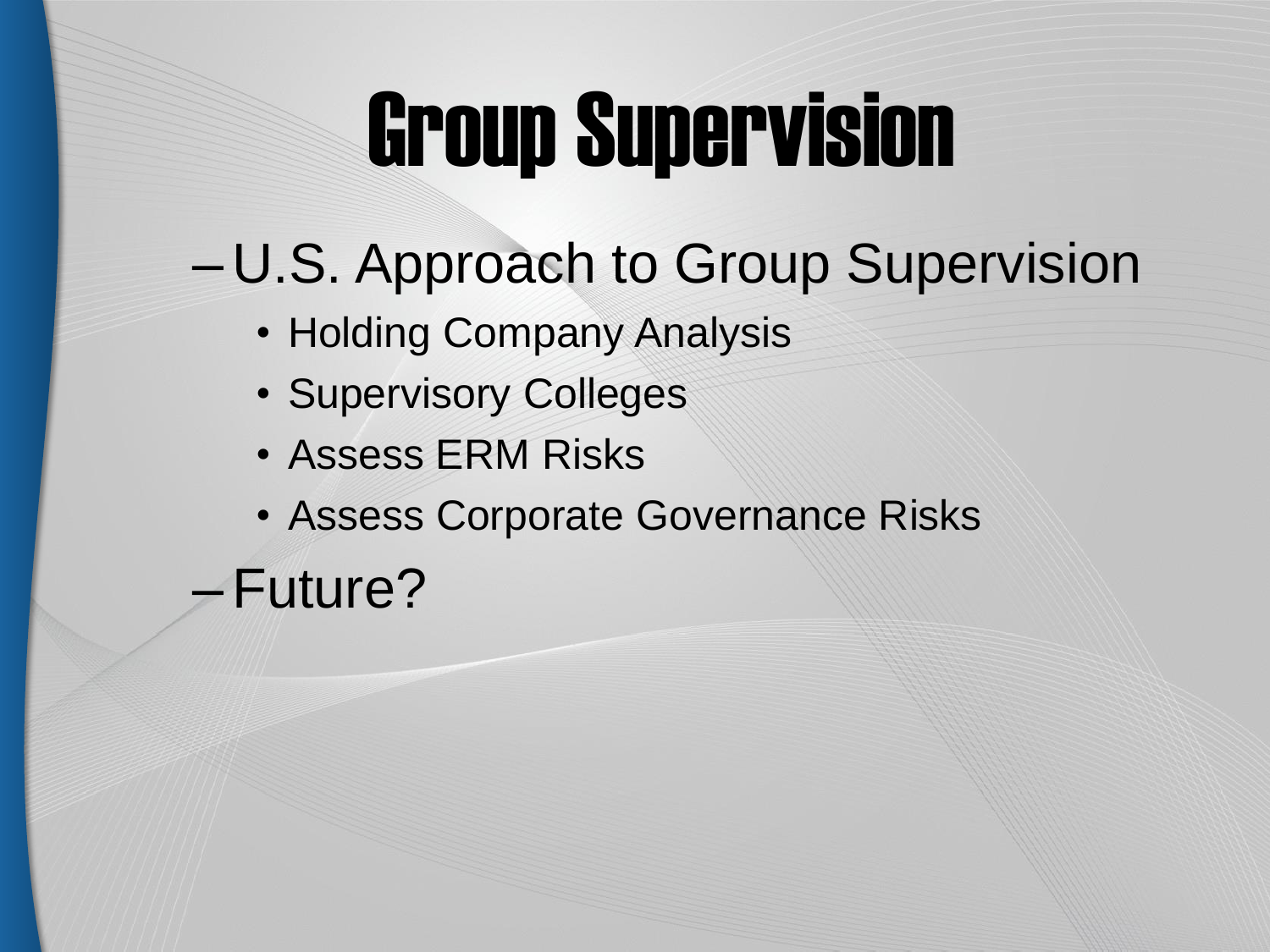# Holding Company Analysis

- Requirement for the lead state on each U.S. group
	- Understand the Holding Company System
	- Evaluate the overall financial condition of the Holding Company System
	- Discussions with other functional and international regulators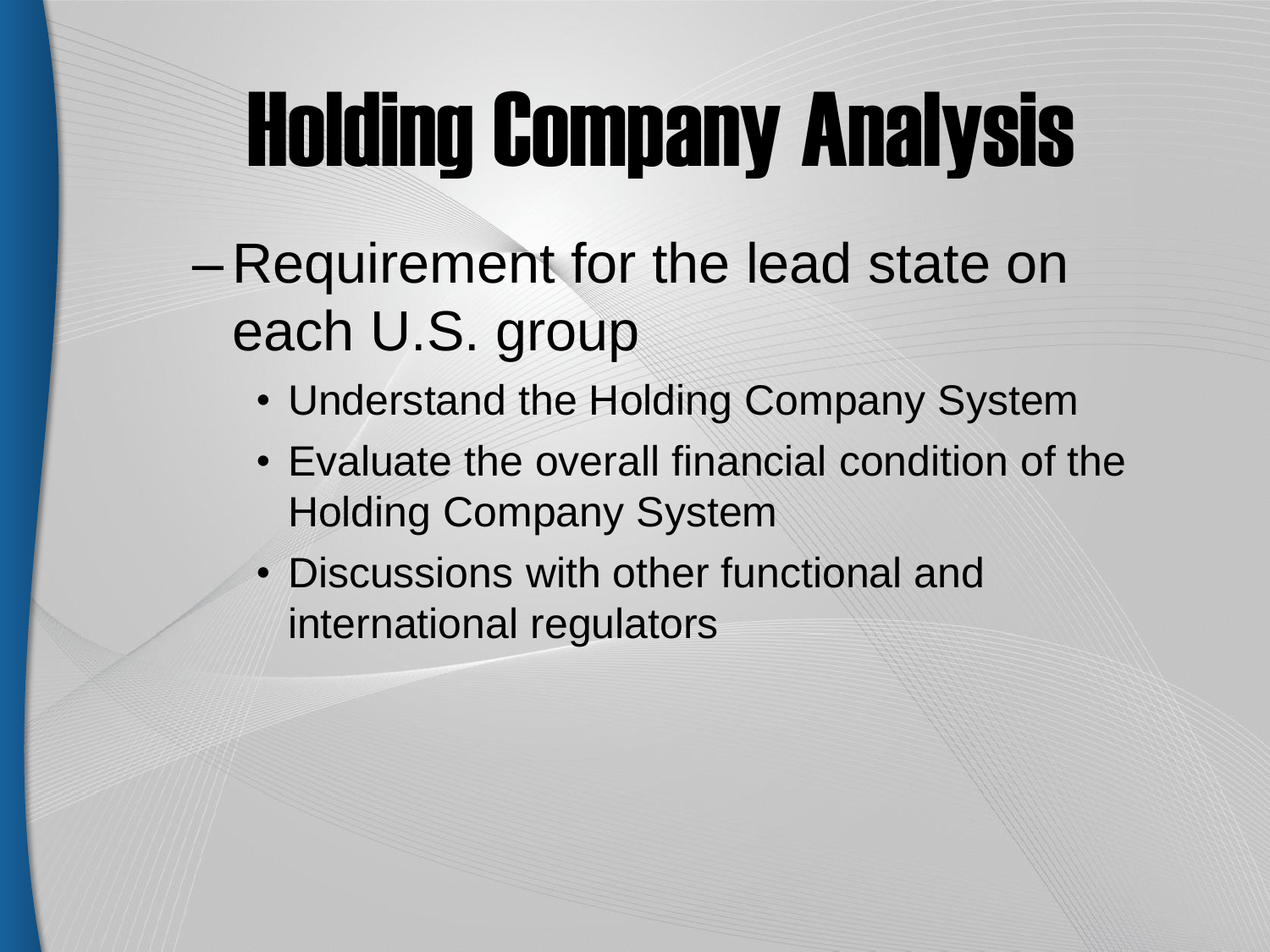# Supervisory Colleges

- International concept
	- For internationally active groups or large regional groups
- Determination of group wide supervisor
- Chairing the meeting
- Supervisory college membership (e.g. Tiers, size)
- Information sharing agreements
- Setting the date
- Logistics
- Understanding the risks of the group
- Agenda
- Output from each meeting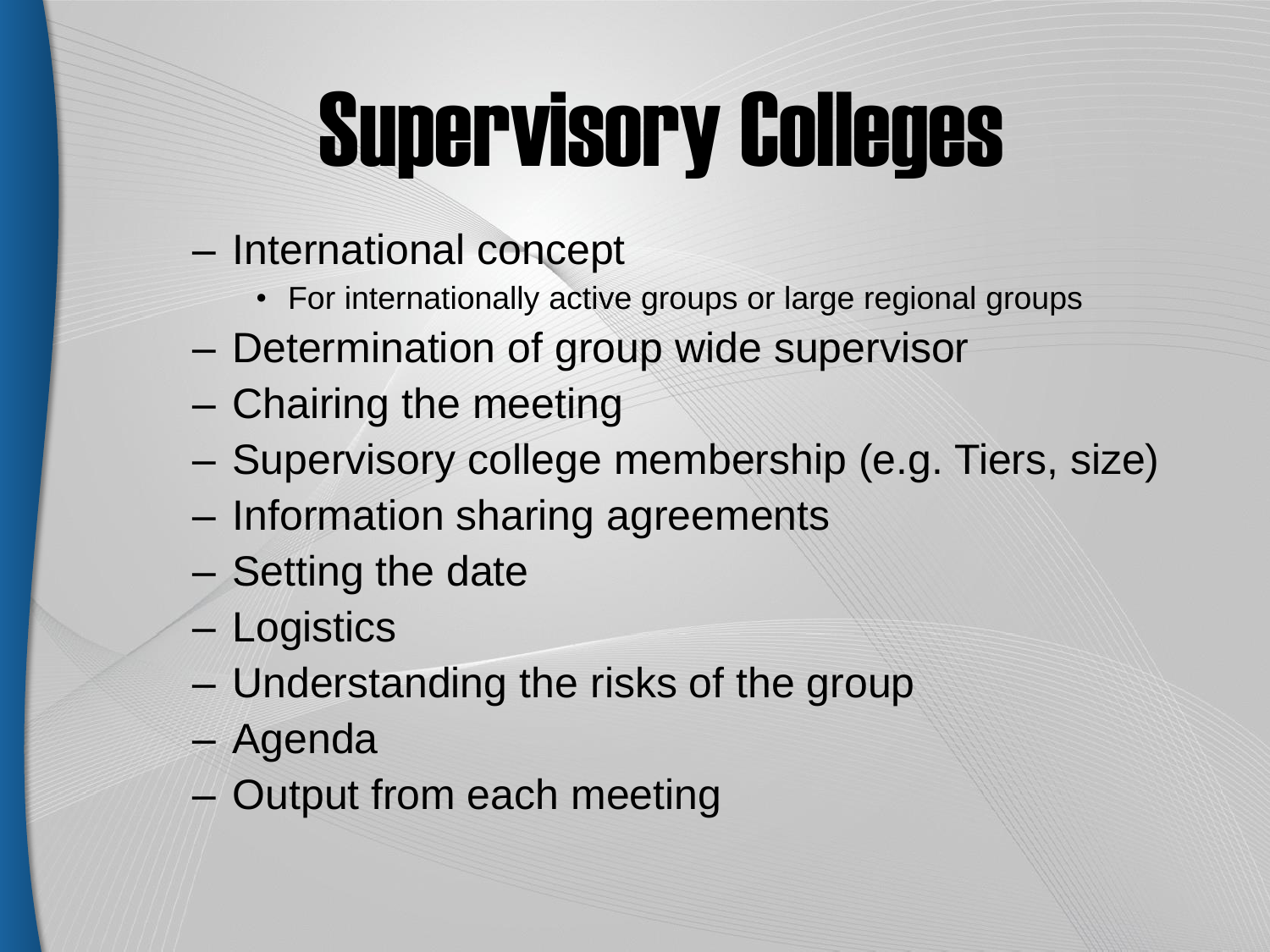### ORSA Requirements

#### **Risk Management and ORSA Model Act** adopted by NAIC in September 2012

- Imposes 3 core requirements on a state's domestic insurers (unless exempt)
- Effective January 1, 2015
- Exempts insurers <\$500 million premium, groups<\$1 billion premium
- **ORSA Guidance Manual** Adopted by NAIC in March 2012
	- Requires **ORSA Summary Report**
		- Section 1 Description of Insurer's Risk Management Framework
		- Section 2 Insurer's Assessment of Risk Exposure
		- $-$  Section 3 Group Risk Capital and Prospective Solvency Assessment

#### **Current Status**

- The ORSA Model Act is available for states to adopt as law
- 19 states have adopted the ORSA Model Act
- The NAIC is considering certain sections of the Model as Accreditation requirements
- **ORSA Feedback Pilot Projects**
	- 2012, 2013, and 2014